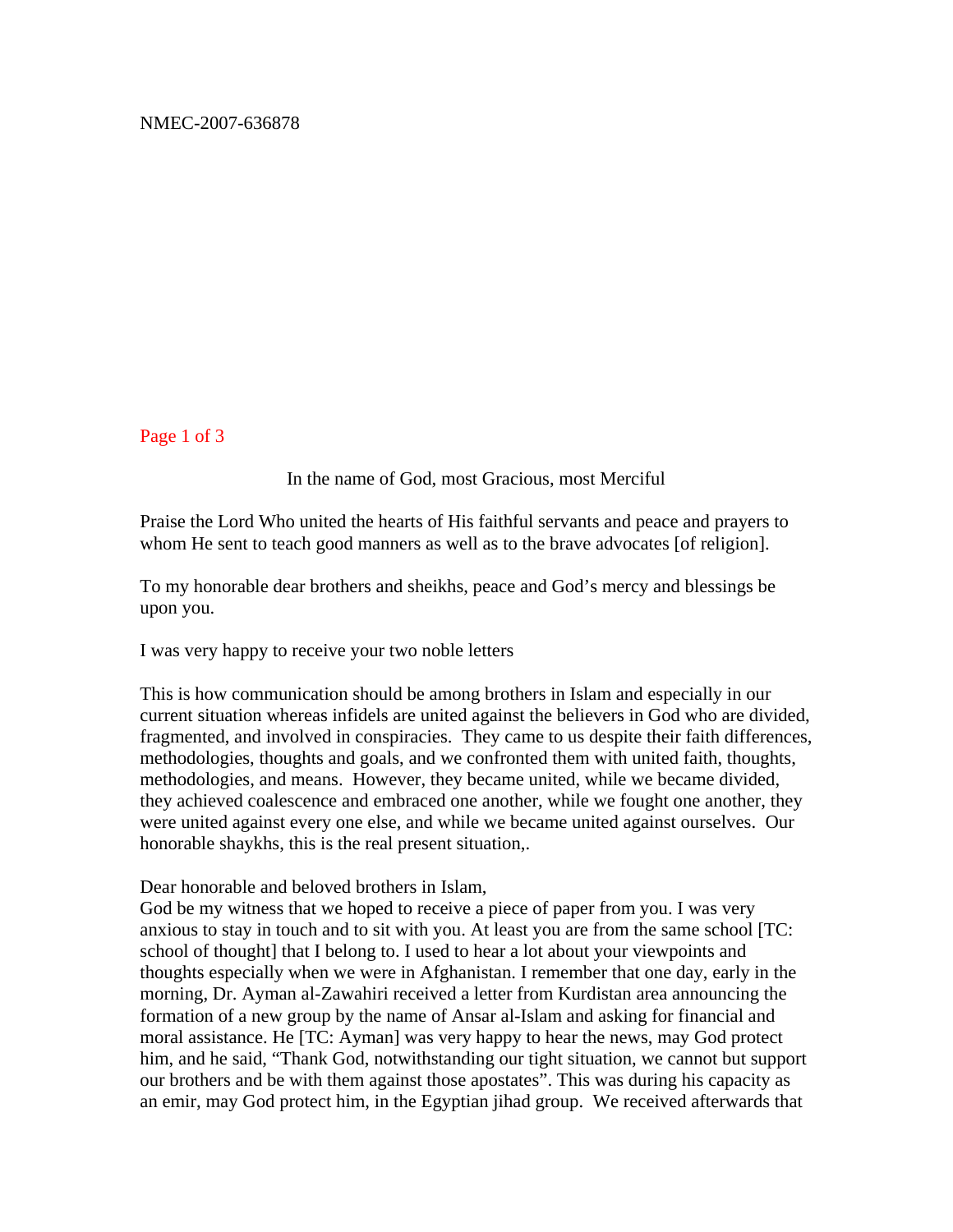you do not only adopt but also talk proudly that your doctrine is the doctrine of the Egyptian Jihad doctrine. We can at least prove that you were teaching chieftainship and considering it a doctrine for your group. I learned that (Sayyid Qutb's father) translated it [TC: chieftainship] to Kurdish. You must know who this person is. This and others made me love this formation [TC: group].

Then, I came to Baghdad before its downfall and I was in-touch with you through a middleman and we did what we could. Our brother and comrade, 'Abd al-Hadi, was the emir of our brothers at your end and before that the emir used to be Abu-'Abd al-Rahman who is also a long-time comrade and a friend among those who established your group at that time. Then and after Baghdad's downfall and your return, I was the first to come and greet you.

## Page 2 of 3

Not [TC: word not clear] but from the Shurah council group such as 'Abd al-Hamid and Quds.

The humble servant is the one who rented a house for them to live in and I was the one who used to drive them around in my private car.

I was later surprised to know that after all what I have done, that there will be someone who would even think that I hold hatred and disgust in my heart. I do not know what happened and my heart is full of love and still is.

After the death of the lion of al-Islam, Abu-Mus'ab al-Zarqawi, may God have mercy on his soul, his responsibilities were assigned to me. I expected at that time to receive from you a letter of condolence and to assist me in going through this hardship. I was hoping that you can use the many means of communications, which you know, to contact me, but unfortunately, this did not happen. Therefore, I started with all available means and methods to try to contact you. I even sent a letter to your emir, may God protect him, and explained to him my anguish in this matter.

Most importantly, I was surprised since you are men of knowledge and judicial authority, to receive from you this type of unjustified accusations. I deeply regret your threat letter stating that you will booby trap and do other things if we do not reply within a week. I will not respond to such words. I think that someone filled your heart with so much hatred against your brother that led you to send a letter like this.

This was the first letter I received from you in which you have accused us [TC: me] with poor faith and values as you made a reference to the promise [by God] for harsh punishment for killing [TC: innocent persons]. You added, "The problem is not in memorizing the text rather in understanding the evidence."

Then the surprising introduction of your letter came since your letter was addressed to the Emir of al-Qa'ida Organization – the Islamic State of Iraq.

## My dear friends,

Originally, you were under the banner of Ansar al-Islam and have changed to Ansar al-Sunnah. Do you like us to address you by your first name having in mind that you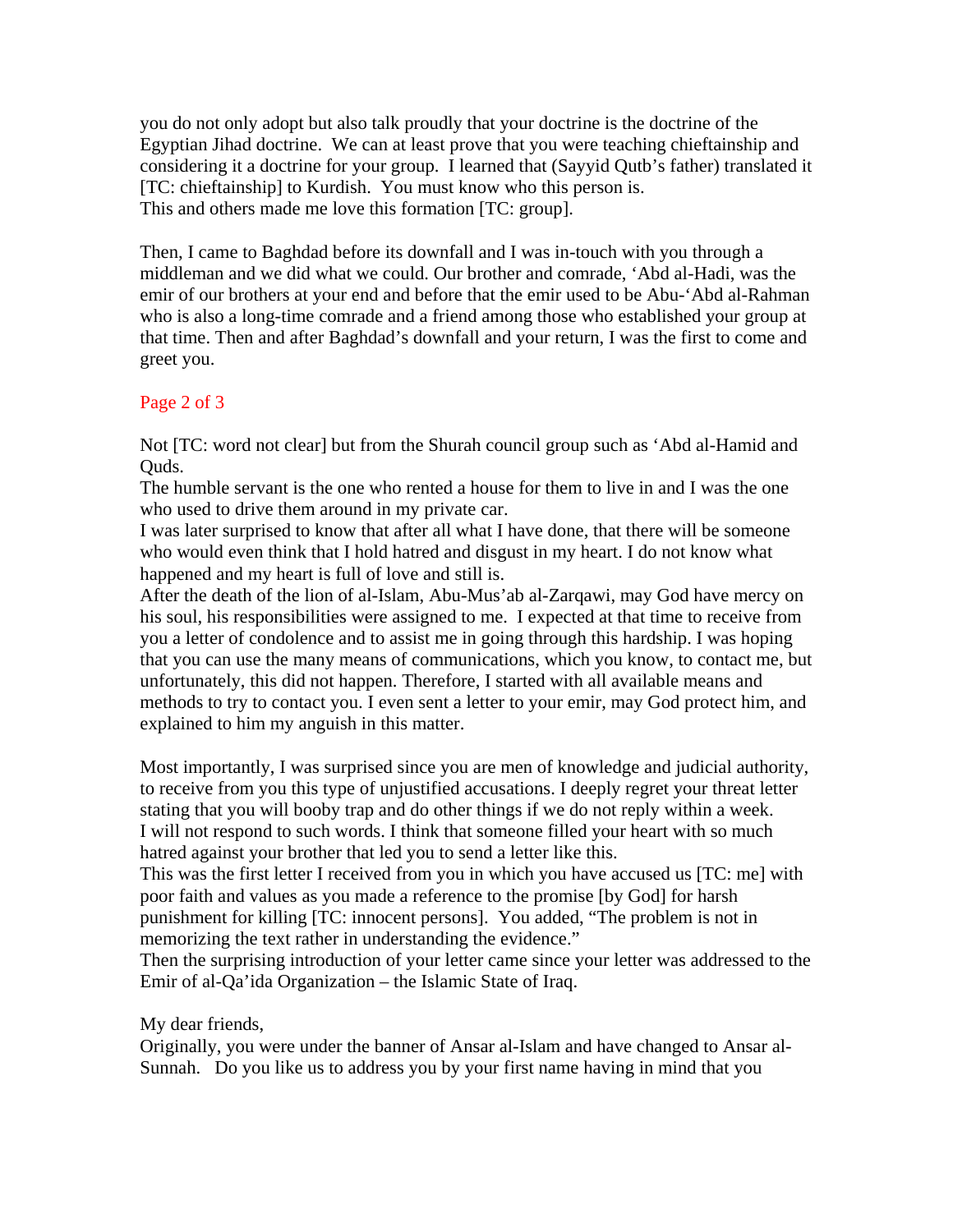moved from one group to another without any known additional formations affiliated with you?

Our situation is different since as you very well know that the state is a collection of groups, assemblies, and individuals although you insist on what the enemies insist on and concur [TC: with them] on the same point, why?

If you say that you are indeed al-Qa'ida and not a state, I say: I swear to God, we have never lied to you, we do not lie to people, and above all, we do not lie to God. O servants of God, we are not liars and we were never known to be as such, thank God. I swear I never remember since I grew hair on my face other than being a son of Islam and the owner [TC; organizer] of a jihad movement. I have been on this road for about twenty years, and [TC: is it possible] to lie after all of that knowing that death is closer to any of us than his shoelaces. Thus, won't you, our honorable shaykhs, pray for God's protection [TC: when you write] to us?

Then you mentioned, and it was the justifying evidence at the time, then why did not you join the Shura council, while before the council the Shari'a group in Iraq [TC: the only organization in Iraq] was al-Qa'ida Organization and a prerequisite for joining the organization is pledging allegiance to the Muhajirin in Jama'at al-Tawhid wa al-Jihad [TC: Monotheism and Jihad Group]. Of course, we do not deny you this claim, but then how many immune [TC: innocent] people we have killed when we were under the banner al-Qa'ida, may it live long and powerful. You or many of you at least, many of your individuals – I can bring, if you want to, many who can testify on the truth of what I am saying regarding your claim that you are al-Qa'ida, and many of you, even your emirs 'nowadays we are killing for the sake of entering [TC: joining the organization].

You mentioned Shari'a evidences that it is all right to have two imams for the people in two different countries even if this is in conflict with the consensus opinion [TC: of Muslim scholars] of having one caliph. We are not disputing your vision, and so if you are right, and I believe that you want to find out. Or if you like, we can stand together on a common Shari'a ground and make the Shar' [TC: the Islamic law] the final judge, then you are most welcome. Come in and sit with your brothers in the ministry of Shari'a staffs, and I hereby say it in advance, may God be my witness, that I will go along with the Sharia's judgment whatever turn it makes. I can speak only for myself. I have pledged allegiance to an emir and put my soldiers under his jurisdiction although I am a minister of war in this blessed state.

You said in your noble letter (we used to see falsifying facts, for example, if we sit to solve a problem, you publish the news that the mujahidin are meeting to discuss the unity of the two groups while some psychological and personal disputes are facing us.!?)

To my knowledge such rumors were issued from your side, and also witnesses [can confirm this]. However, at least it does not bother me who was spreading these rumors.